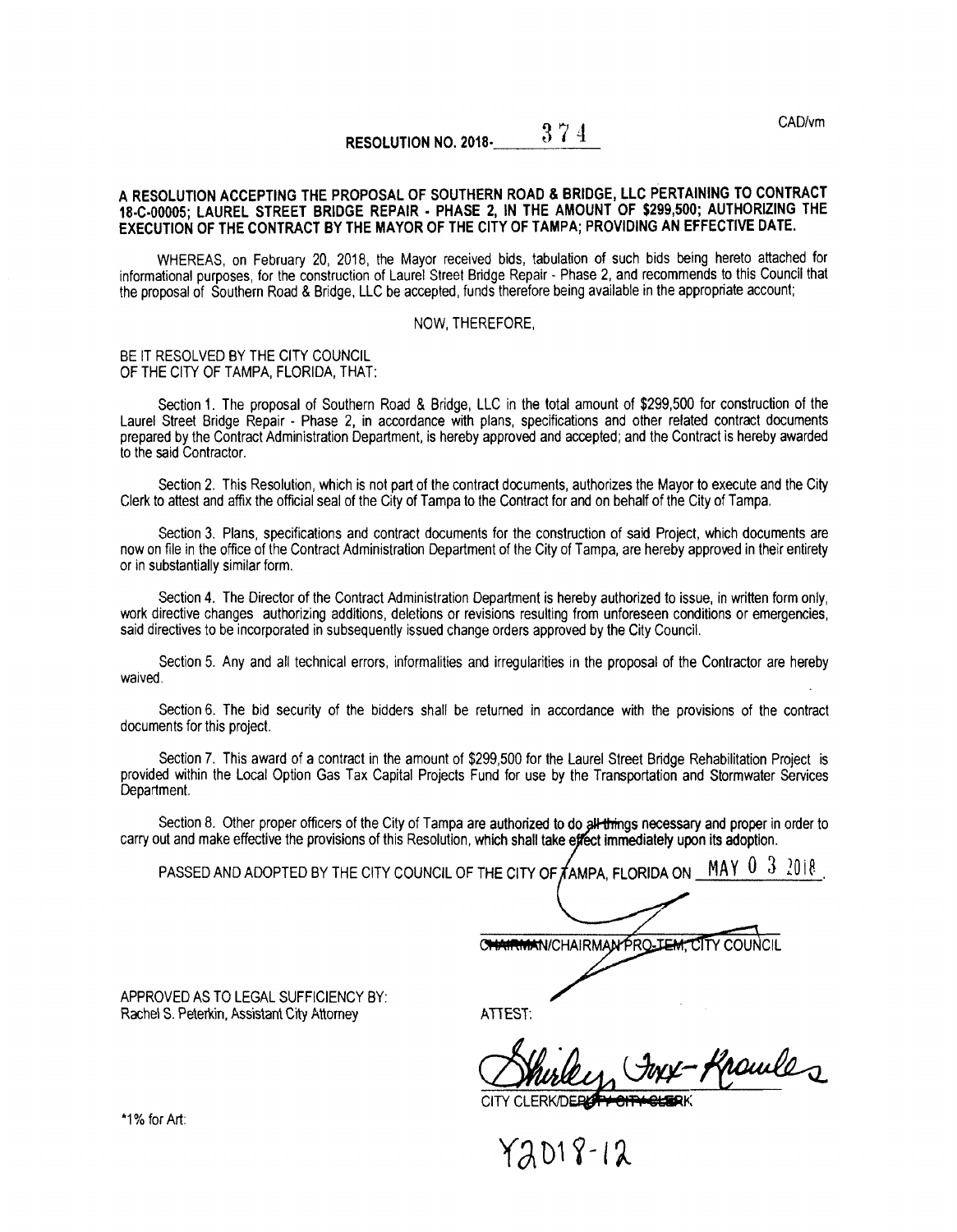584410

## **Tampa Bay Times Published Daily**

STATE OF FLORIDA } ss<br>COUNTY OF Hillsborough County **STATE OF FLORIDA** 

Before the undersigned authority personally appeared Jill Harrison who on oath says that he/she is Legal Clerk of the Tampa Bay Times a daily newspaper printed in St. Petersburg, in Pinellas County, Florida; that the attached copy of advertisement, being a Legal Notice in the matter RE: TAMPA 18-C-00005 was published in Tampa Bay Times: 1/19/18. in said newspaper in the issues of **Baylink Hillsborough** 

Affiant further says the said Tampa Bay Times is a newspaper published in Hillsborough County, Florida and that the said newspaper has heretofore been continuously published in said Hillsborough County, Florida, each day and has been entered as a second class mail matter at the post office in said Hillsborough County, Florida for a period of one year next preceding the first publication of the attached copy of advertisement, and affiant further says that he/she neither paid not promised any person, firm or corporation any discount, rebate, commission or refund for the purpose of securing this advertisement for publication in the said newspaper

C accus Signature of **Mant** 

Swor nd subscribed before me this 01/19/2018. h to

Sign Publi  $\blacktriangleleft$ or produced identification

Personally known

Type of identification produced



City of Tampa will receive bids no later<br>than 1:30 p.m. on February 20, 2018<br>for Contract 18-C-00005; Laurel Street<br>Bridge Repair --Phase 2; Est.: \$200,000<br>Pre-Bid Conf.: 2pm Feb. 6, 2018 e-sig Conr.: zpm res.c.c.<br>www.demandstar.com.org/<br>exv.demandstar.com.org/<br>res./www.tampagov.net/<br>nstruction-project-biddin roorams <u>ana,</u> 584411 1/19/2014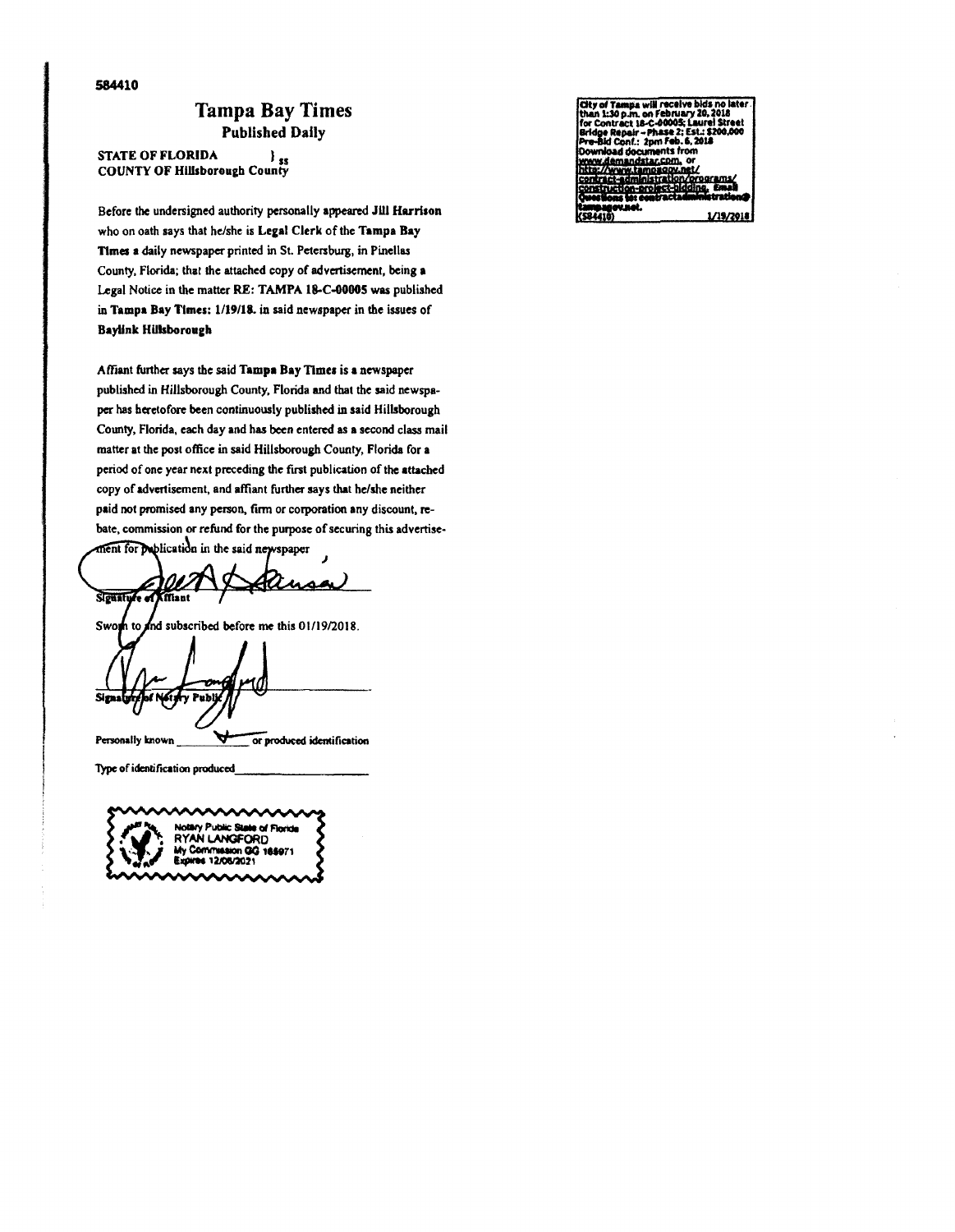# City of Tampa BIB TABULATION

## Contract 18-C-00005; Laurel Street Bridge Repair - Phase 2

## Bid Opening - February 20, 2018

Posted February 20, 2018

| <b>CONTRACTOR</b>           | <b>TOTAL BID AMOUNT</b> |
|-----------------------------|-------------------------|
| Southern Road & Bridge, LLC | \$299,500.00]           |
| Seacoast, Inc.              | \$307,300.00            |
|                             |                         |
|                             |                         |
|                             |                         |
|                             |                         |
|                             |                         |
|                             |                         |
|                             |                         |
|                             |                         |
|                             |                         |
|                             |                         |
|                             |                         |
|                             |                         |
|                             |                         |

Notice of Intent to Award: Unless subsequently indicated othewise, in a revised posting, the City of Tampa intends to award the referenced project to the lowest bidder listed in this tabulation. A bidder aggrieved by this decision may file a protest not later than 4:30 P.M., five (5) business days from the first posting hereof, pursuant to City of Tampa Code Chapter 2, Article V, Division 3, Section 2-282, Procurement Protest Procedures. Protests not conforming therewith shall not be reviewed.

Bids Received By: Jim Greiner

Jim Greiner, P.E. City of Tamps - Contract Administration Deparfnent 306 E. Jackson Street - 4N Tamps, FL 33602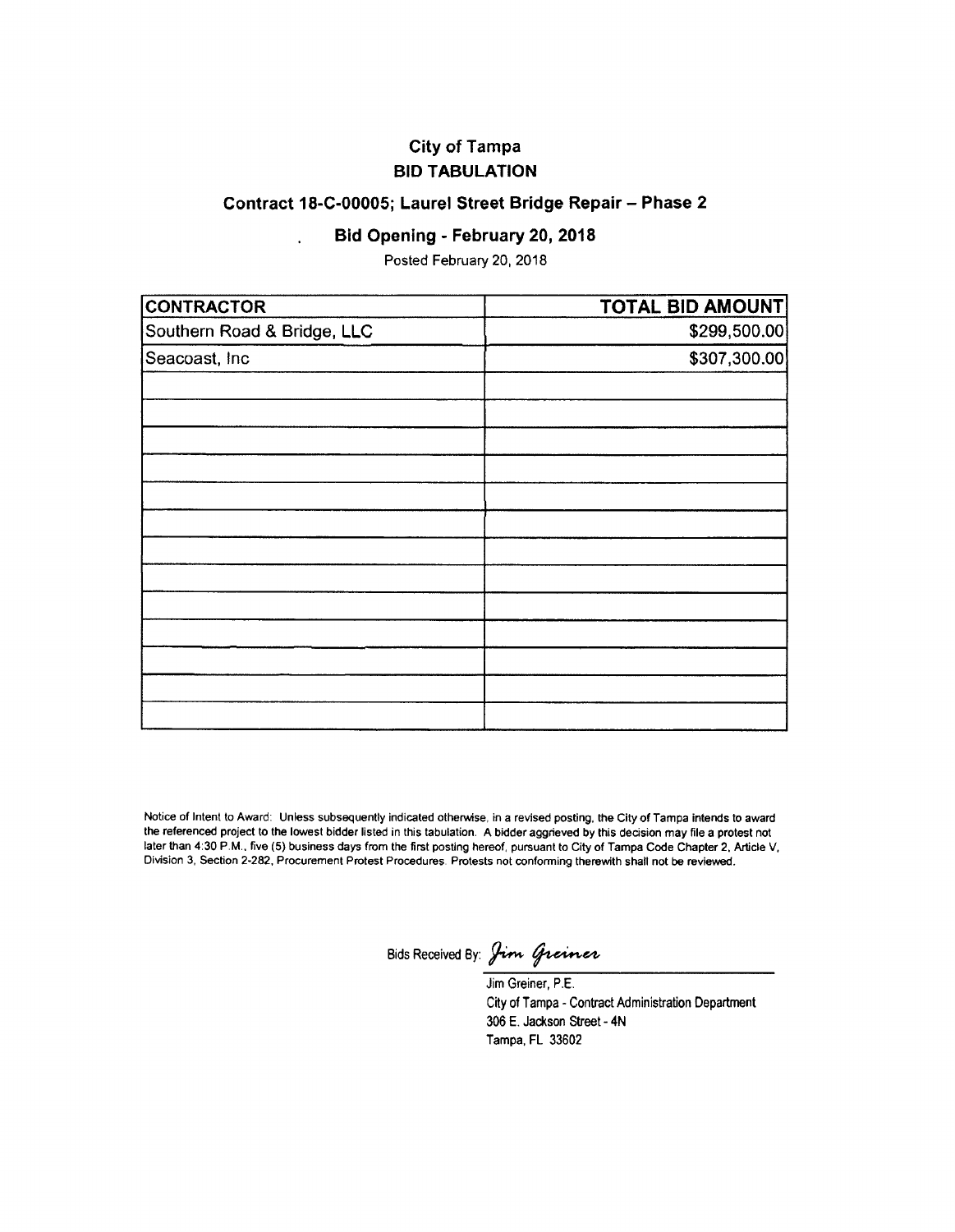To the Mavor and City Council of the City of Tampa, Florida:

Legal Name of Bidder: Southern Road & Bridge, LLC

Bidder's Fictitious Name, if applicable: N/A

Bidder is a/an: | Individual | Partnership\* | Joint Venture\* | JLLC | Corp. | Other:

Bidder is organized under the laws of:  $\boxtimes$  State of Florida  $\Box$  Other:

Bidder Mailing Address: 715 Wesley Avenue, Tarpon Springs, FL 34689

Bidder's Federal Employee Identification No. (FEI/EIN): 46-1187423

Bidder's License No.: CGC1521093

Bidder's FDOS (SUNBIZ) Doc. No.: L12000131263 (See Ch. 489. FS; use entity's, individual's only if applicable)

Bidder Contact Name\*\*: Lucas L. Pappas Email: SRB@SouthernRB.com Phone: (727) 940-5395

Bidder's own initial application for employment has criminal history screening practices similar in nature to the practices contained in Chapter 12, Article VI, City of Tampa Code (Responses, whether "Yes" or "No", are for informational purposes only and will not be used as a basis of award or denial, nor as a basis for any protest):  $\boxtimes$  Yes  $\Box$  No

The below named person, appearing before the undersigned authority and after being first duly sworn, for him/herself and on behalf of the entity submitting this Proposal does hereby affirm and declare as follows:

- $(1)$ He/She is of lawful age and is authorized to act on behalf of Bidder (the individual, partnership, corporation, entity, etc. submitting this Proposal) and that all statements made in this document are true and correct to the best of my knowledge.
- $(2)$ If Bidder is operating under a fictitious name, Bidder has currently complied with any and all laws and procedures governing the operation of businesses under fictitious names in the State of Florida
- No person or entity other than Bidder has any interest in this Proposal or in the Contract proposed to be entered into.  $(3)$
- $(4)$ This Proposal is made without any understanding, agreement, or connection with any person or entity making Proposal for the same purposes, and is in all respects fair and without collusion or fraud.
- $(5)$ Bidder is not in arrears to the City of Tampa, upon debt or contract, and is not a defaulter, as surety or otherwise, upon any obligation to the City of Tampa.
- $(6)$ That no officer or employee or person whose salary is payable in whole or in part from the City Treasury is, shall be or become interested, directly or indirectly, as a contracting party, partner, stockholder, surety or otherwise, in this Proposal, or in the performance of the Contract, or in the supplies, materials, or equipment and work or labor to which it relates, or in any portion of the profits thereof.
- Bidder has carefully examined and fully understands the Solicitation and has full knowledge of the scope, nature, and quality of the  $(7)$ work to be performed; furthermore. Bidder has carefully examined the site of the work and that, from his own investigations, he has satisfied himself as to the nature and location of the work, the character, quality, and quantity of materials and the kinds and extent of equipment and other facilities needed for the performance of the work, the general and local conditions and all difficulties to be encountered, and all other items which may, in any way, affect the work or its performance.
- $(8)$ Bidder (including its principals)  $\Box$  has  $\Box$  has NOT been debarred or suspended from contracting with a public entity.
- $(9)$ Bidder  $\boxtimes$  has  $\Box$  has NOT implemented a drug-free workplace program that meets the requirements of Section 287.087, Florida Statutes.
- $(10)$ Bidder has carefully examined and fully understands all the component parts of the Contract Documents and agrees Bidder will execute the Contract, provide the required Public Construction Bond, and will fully perform the work in strict accordance with the terms of the Contract and Contract Documents therein referred to for the following prices, to wit:

\* If a Partnership or Joint Venture, attach Partnership or Joint Venture Agreement.

\*\* Someone the City may contact with questions/correspondence regarding this Solicitation and/or permits.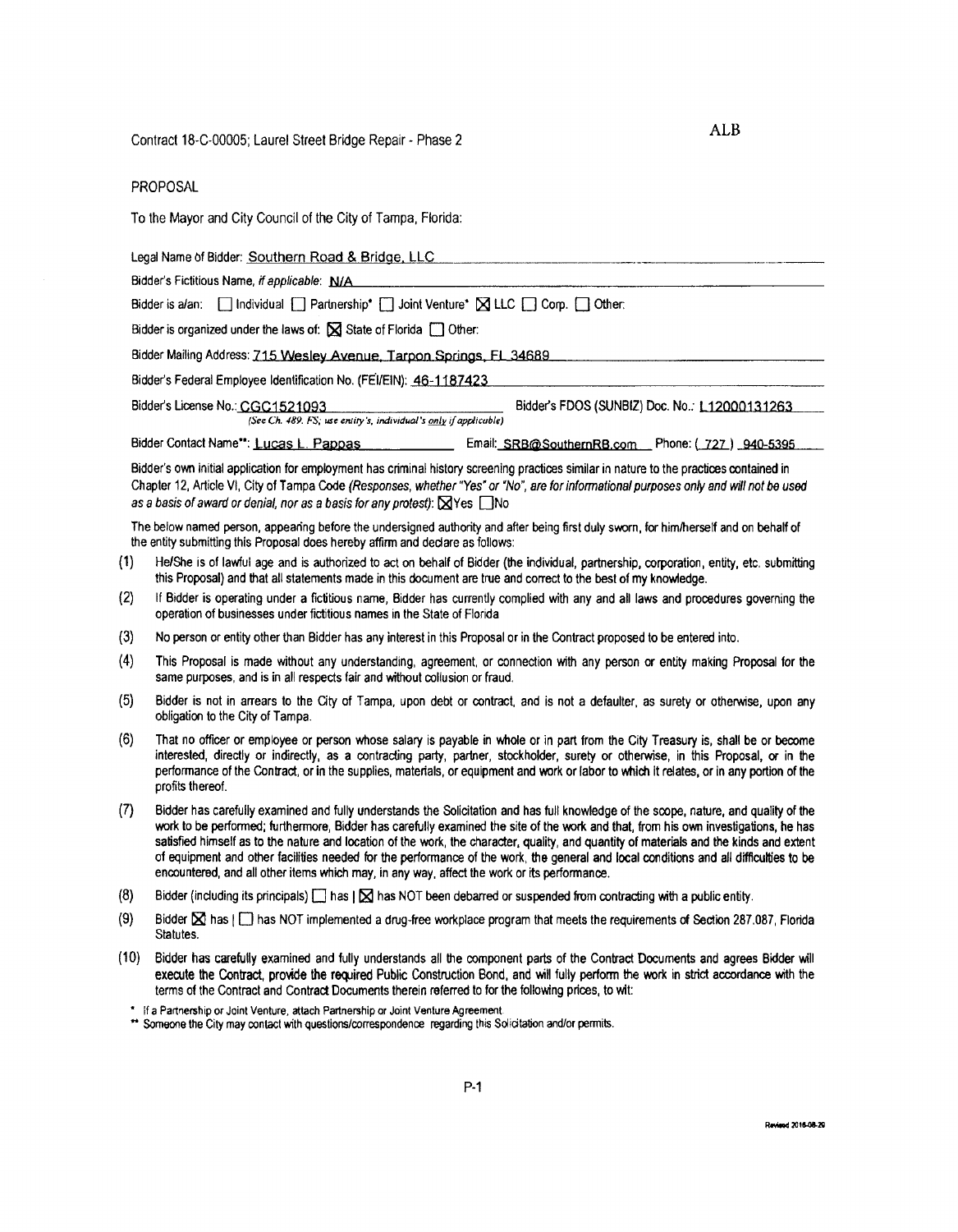#### Contract 18-C-00005; Laurel Street BridgeRepair - Phase 2

| Item No.  | Description                                   | <b>Unit</b> | Approx.<br>Quantity | Unit Price in Words                                     |     | <b>Unit Price</b> | <b>Total Computed Price</b> |
|-----------|-----------------------------------------------|-------------|---------------------|---------------------------------------------------------|-----|-------------------|-----------------------------|
| 101-1     | Mobitzation                                   | LS          | $\mathbf{1}$        | Sixty five thousand dollars and zero cents.             | s   | 65,000.00 \$      | 65,000.00                   |
| $102 - 1$ | Maintenance of Trafic                         | LS          | 1                   | Sixty thousand dollars and zero cents                   | 2   | 60.000.00 \$      | 60,000.00                   |
| $2 - 14$  | Project Videography                           | LS          | 1                   | Four thousand dollars and zero cents                    | Ŝ   | $4,000.00$ s      | 4,000.00                    |
| 104-11    | Floating Turbidity Berriers                   | LF          | 500                 | Ten dollars and zero cents                              | Ś   | 10.00 \$          | 5,000.00                    |
| 460-1-15  | Structural Steel Rehabilitation Miscellaneous | LB          | 3,060               | Forty five dollars and zero cents                       | l\$ | $45.00$ s         | 137.700.00                  |
| 460-81    | Rivets - High Strength Bolts, Replace         | L8          | 20                  | Two hundred and twenty dollars and zero cents           | \$  | 220.00 \$         | 4,400.00                    |
| SP-11-16  | Contingency                                   | LS.         | -1                  | Twenty Three Thousand Four Hundred Dollars and No/Cents |     | 23,400.00 \$      | 23,400.00                   |
|           |                                               |             |                     |                                                         |     | <b>TOTALIS</b>    | 299,500.00                  |
|           |                                               |             |                     |                                                         |     |                   |                             |
|           |                                               |             |                     |                                                         |     |                   |                             |
|           |                                               |             |                     |                                                         |     |                   |                             |
|           |                                               |             |                     |                                                         |     |                   |                             |
|           |                                               |             |                     |                                                         |     |                   |                             |
|           |                                               |             |                     |                                                         |     |                   |                             |
|           |                                               |             |                     |                                                         |     |                   |                             |
|           |                                               |             |                     |                                                         |     |                   |                             |
|           |                                               |             |                     |                                                         |     |                   |                             |

 $P-2$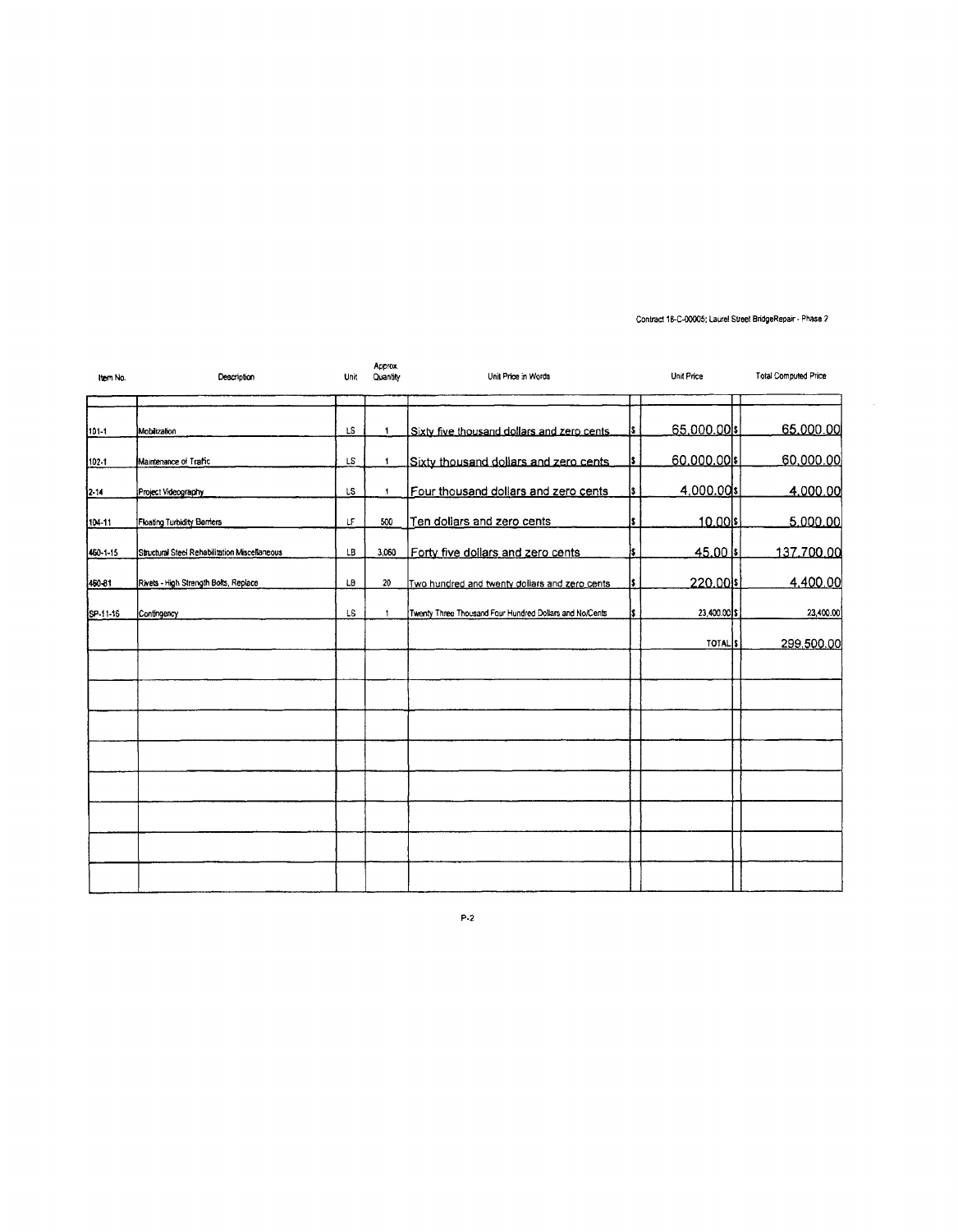#### Contract 18-C-00005; Laurel Street Bridge Repair - Phase 2

| Computed Total Price in Words: Two hundred ninety nine thousand five hundred |             |      |        |  |  |  |
|------------------------------------------------------------------------------|-------------|------|--------|--|--|--|
|                                                                              | dollars and | Zero | cents. |  |  |  |
| Computed Total Price in Figures: \$299,500.00                                |             |      |        |  |  |  |

Bidder acknowledges that the following addenda have been received and that the changes covered by the addendum(s) have been taken into account in this proposal: #1 \_\_\_\_\_ #2 \_\_\_\_\_ #3 \_\_\_\_ #4 \_\_\_\_ #5 \_\_\_\_ #6 \_\_\_\_ #7 \_\_\_\_ #8 \_\_\_\_.

Bidder acknowledges the requirements of the City of Tampa's Equal Business Opportunity Program.

Bidder acknowledges that it is aware of Florida's Trench Safety Act (Sections 553.60-553.64, Florida Statutes), and agrees that Bidder together with any involved subcontractors will comply with all applicable trench safety standards. Bidder further acknowledges that included in the various items of this Proposal and the total bid price (as applicable) are costs for complying with the Trench Safety Act. Bidder further identifies the costs and methods summarized below:

| A. | <b>Trench Safety Measure</b><br>(Description)<br>As needed | <b>Unit of Measure</b><br>(LF, SY) | Unit<br>Quantity<br>100 | Unit<br>Cost<br>\$10.00 | <b>Extended</b><br>Cost<br>\$1,000.00 |
|----|------------------------------------------------------------|------------------------------------|-------------------------|-------------------------|---------------------------------------|
| Β. |                                                            |                                    |                         |                         |                                       |
| C. |                                                            |                                    |                         |                         |                                       |
|    |                                                            |                                    | <b>Total Cost: \$</b>   | 1,000.00                |                                       |

Accompanying this Proposal is a certified check, cashier's check or Tampa Bid Bond (form included herein must be used) for at least five percent (5%) of the total amount of the Proposal which check shall become the property of the City, or which bond shall become forthwith due and payable to the City, if this Proposal shall be accepted by the City and the Bidder shall fail to enter into a legally binding contract with and to furnish the required Public Construction Bond to the City within twenty (20) days after the date of its receipt of written Notice of Award by the City so to do.

|                         |                                                  |                       | <u>FAILURE TO COMPLETE THE ABOVE MAY RESULT IN THE PROPOSAL BEING DECLARED NON-RESPONSIVE.</u>                                                                    |
|-------------------------|--------------------------------------------------|-----------------------|-------------------------------------------------------------------------------------------------------------------------------------------------------------------|
|                         |                                                  |                       | Name of Bidder: Southern Road & Bridge, LLC                                                                                                                       |
|                         |                                                  | Authorized Signature. |                                                                                                                                                                   |
|                         |                                                  |                       | Signer's Printed Name: Lucas L. Pappas                                                                                                                            |
|                         |                                                  |                       | Signer's Title: Managing Member                                                                                                                                   |
|                         | STATE OF Floridate                               |                       |                                                                                                                                                                   |
| COUNTY OF Pinellas      |                                                  |                       |                                                                                                                                                                   |
| entity:                 |                                                  |                       | For an   The forgoing instrument was sworn (or affirmed) before me this $19th$ day of <b>February</b> ____________, 288____ by<br>Lucas L. Pannes Managing Member |
|                         | of                                               |                       | of Southern Boad & Bridge 11C 2010 at Determining C Joint Venture CALC C Corp                                                                                     |
| For an I<br>individual: |                                                  |                       | The forgoing instrument was swom (or affirmed) before me this ____ day of _____________________ 20_____ by<br>who is personally known to me or n produced         |
|                         | state driver's license as identification.<br>a/n |                       |                                                                                                                                                                   |
|                         |                                                  |                       | Notary Public, State of Florida                                                                                                                                   |
|                         |                                                  |                       | Notary Printed Name: Laskarina Sevastou                                                                                                                           |
|                         |                                                  |                       | Commission No.: GG 121234<br>My Commission Expires: July 25, 2021                                                                                                 |
|                         |                                                  |                       |                                                                                                                                                                   |
|                         | <b>REVILLE A REVISER</b>                         | P-3                   |                                                                                                                                                                   |
|                         |                                                  |                       | 12016-08-29                                                                                                                                                       |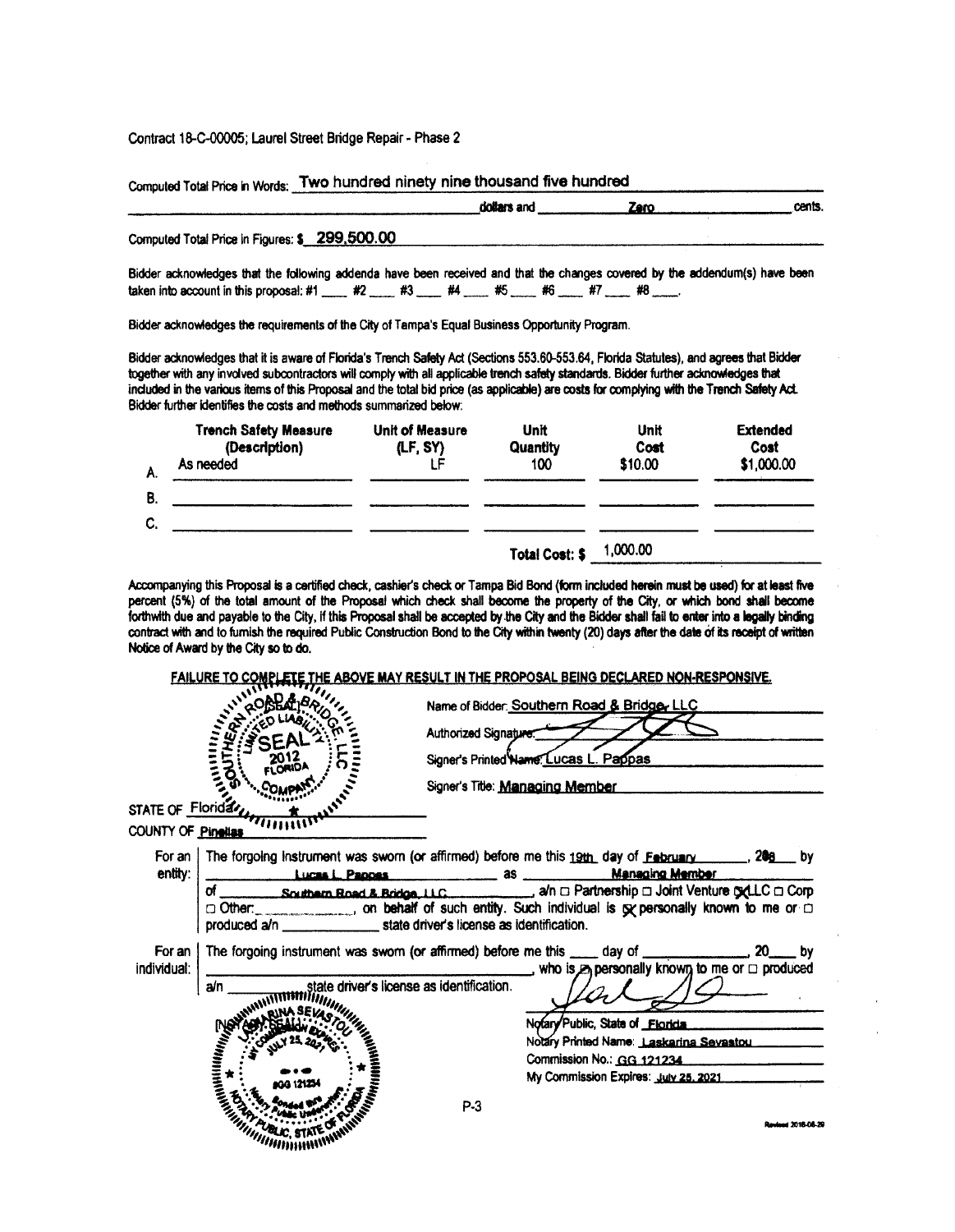#### **TAMPA BID BOND** Contract 18-C-00005: Laurel Street Bridge Repair - Phase 2

## KNOW ALL MEN BY THESE PRESENTS, that we, Southern Road & Bridge, LLC.

Fidelity and Deposit Company of Maryland (hereinafter called the Principal) and

(hereinafter called the Surety) a Corporation chartered and existing under the laws of the State of Maryland with its principal offices in the City of Owens Mills and authorized to do business in the State of Florida, are held and firmly bound unto the City of Tampa, a Municipal Corporation of Hillsborough County, Florida, in the full and just sum of 5% of the amount of the (Bid) (Proposal) good and lawful money of the United<br>States of America, to be paid upon demand of the City of Tampa, Florida, to which payment will and t bind ourselves, our heirs, executors, administrators, successors, and assigns, jointly and severally and firmly these presents.

WHEREAS, the Principal is about to submit, or has submitted to the City of Tampa, Florida, a Proposal for the construction of certain facilities for the City designated Contract 18-C-00005, Laurel Street Bridge Repair - Phase 2.

WHEREAS, the Principal desires to file this Bond in accordance with law, in lieu of a certified Bidder's check otherwise required to accompany this Proposal.

NOW, THEREFORE: The conditions of this obligation are such that if the Proposal be accepted, the Principal shall, within twenty (20) days after the date of receipt of written Notice of Award, execute a contract in accordance with the Proposal and upon the terms, conditions and price set forth therein, in the form and manner required by the City of Tampa, Florida and execute a sufficient and satisfactory Public Construction Bond payable to the City of T amount of one hundred percent (100%) of the total contract price, in form and with security satisfactory to said City, then this Bid Bond obligation is to be void; otherwise to be and remain in full force and virtue in law, and the Surety shall, upon failure of the Principal to comply with any or all of the foregoing requirements within the time specified above, immediately pay to the aforesaid City, upon demand, the amount thereof, in good and lawful money of the United States of America, not as a penalty, but as liquidated damages.

IN TESTIMONY THEREOF, the Principal and Surety have caused these presents to be duly signed and sealed this 20th day of February  $2018$ 

|                           | Name of Agency                             |
|---------------------------|--------------------------------------------|
|                           | L. Calvin Jones & Company                  |
|                           | <b>Producing Agent's Address</b>           |
| eÅ,                       | 3744 Starr Centre Drive Canfield, OH 44406 |
|                           | Producing Agent Keith A. Miller            |
| 7771111                   | <b>TITLE</b>                               |
| <b>OMPAY</b>              | BY                                         |
| <b>FLORIDA</b>            | PAPPAS, MANAGING MEHBER<br>TLE LUCAS       |
|                           | <b>BY</b>                                  |
| Principal<br><b>SISTE</b> | Southern Road & Bridge, LLC.               |

The addition of such phrases as "not to exceed" or like import shall render the (Bid) (Proposal)non-responsive.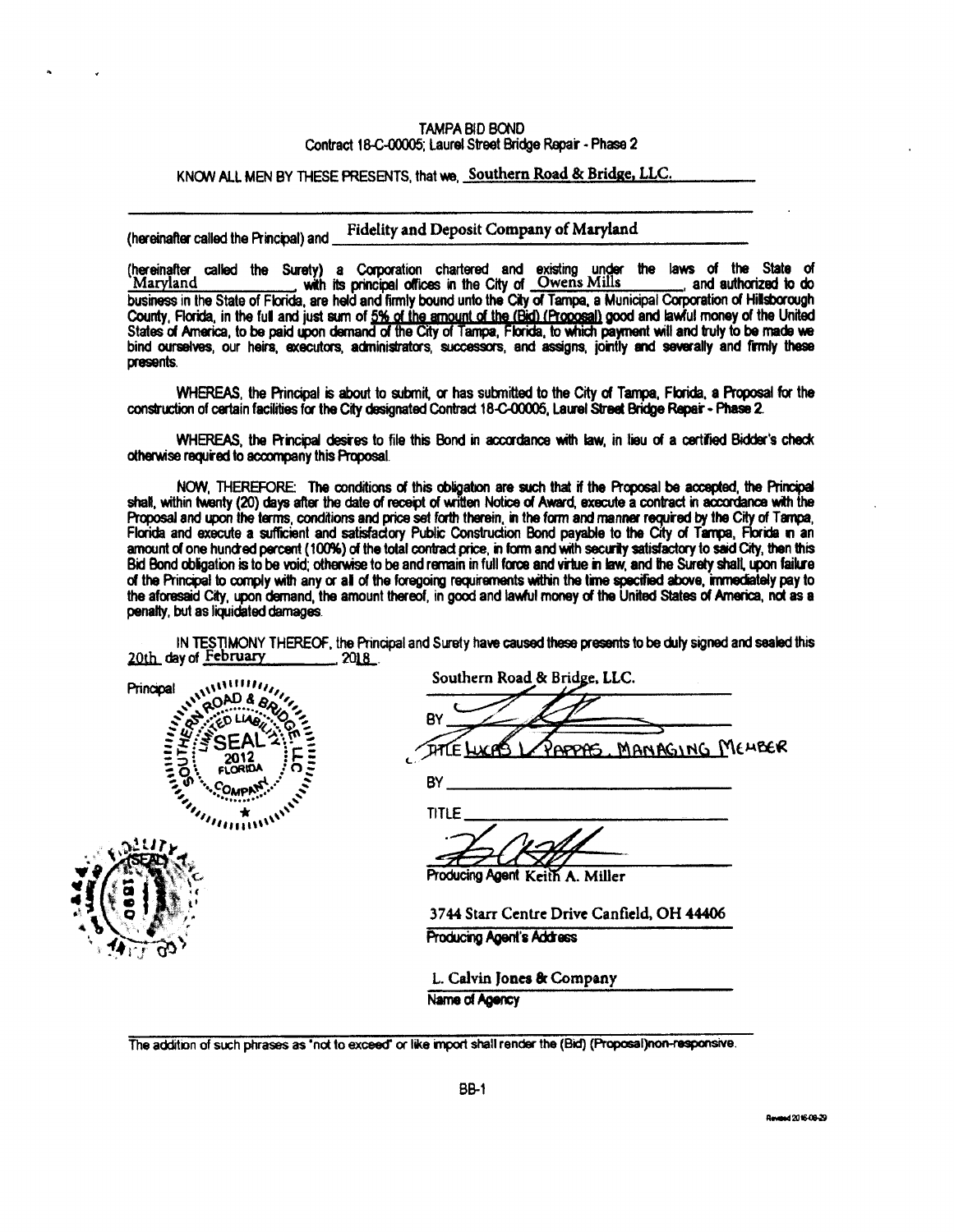#### ZURICH AMERICAN INSURANCE COMPANY COLONIAL AMERICAN CASUALTY AND SURETY COMPANY FIDELITY AND DEPOSIT COMPANY OF MARYLAND **POWER OF ATTORNEY**

KNOW ALL MEN BY THESE PRESENTS: That the ZURICH AMERICAN INSURANCE COMPANY, a corporation of the State of New York, the COLONIAL AMERICAN CASUALTY AND SURETY COMPANY, a corporation of the State of Maryland, and the FIDELITY AND DEPOSIT COMPANY OF MARYLAND a corporation of the State of Maryland (herein collectively called the "Companies"), by MICHAEL BOND, Vice President, in pursuance of authority granted by Article V, Section 8, of the By-Laws of said Companies, which are set forth on the reverse side hereof and are hereby certified to be in full force and effect on the date hereof, do hereby nominate, constitute, and appoint James M. KLINGENSMITH, Mark A. ZEIDENSTEIN, Keith A. MILLER, Jill R. CHAMBERS and Monica BONILLA, all of Canfield, Ohio, EACH its true and lawful agent and Attorney-in-Fact, to make, execute, seal and deliver, for, and on its behalf as surety, and as its act and deed: any and all bonds and undertakings, and the exccution of such bonds or undertakings in pursuance of these presents, shall be as binding upon said Companies, as fully and amply, to all intents and purposes, as if they had been duly executed and acknowledged by the regularly elected officers of the ZURICH AMERICAN INSURANCE COMPANY at its office in New York, New York., the regularly elected officers of the COLONIAL AMERICAN CASUALTY AND SURETY COMPANY at its office in Owings Mills, Maryland., and the regularly elected officers of the FIDELITY AND DEPOSIT COMPANY OF MARYLAND at its office in Owings Mills, Maryland., in their own proper persons.

The said Vice President does hereby certify that the extract set forth on the reverse side hereof is a true copy of Article V, Section 8, of the By-Laws of said Companies, and is now in force.

IN WITNESS WHEREOF, the said Vice-President has hereunto subscribed his/her names and affixed the Corporate Seals of the said ZURICH AMERICAN INSURANCE COMPANY, COLONIAL AMERICAN CASUALTY AND SURETY COMPANY, and FIDELITY AND DEPOSIT COMPANY OF MARYLAND, this 14th day of June, A.D. 2017.

ATTEST:

ZURICH AMERICAN INSURANCE COMPANY COLONIAL AMERICAN CASUALTY AND SURETY COMPANY FIDELITY AND DEPOSIT COMPANY OF MARYLAND



Michael Bond

State of Maryland County of Baltimore

Dunn & Usean

**Assistant Secretary** 

Dawn E. Brown

On this 14th day of June, A.D. 2017, before the subscriber, a Notary Public of the State of Maryland, duly commissioned and qualified, MICHAEL BOND, Vice President, and DAWN E. BROWN, Assistant Secretary, of the Companies, to me personally known to be the individuals and officers described in and who executed the preceding instrument, and acknowledged the execution of same, and being by me duly swom, deposeth and saith, that he/she is the said officer of the Company aforesaid, and that the seals affixed to the preceding instrument are the Corporate Seals of said Companies, and that the said Corporate Seals and the signature as such officer were duly affixed and subscribed to the said instrument by the authority and direction of the said Corporations

IN TESTIMONY WHEREOF, I have hereunto set my hand and affixed my Official Seal the day and year first above written.

Constance a Dunn

Constance A. Dunn, Notary Public My Commission Expires: July 9, 2019

POA-F 142-2411D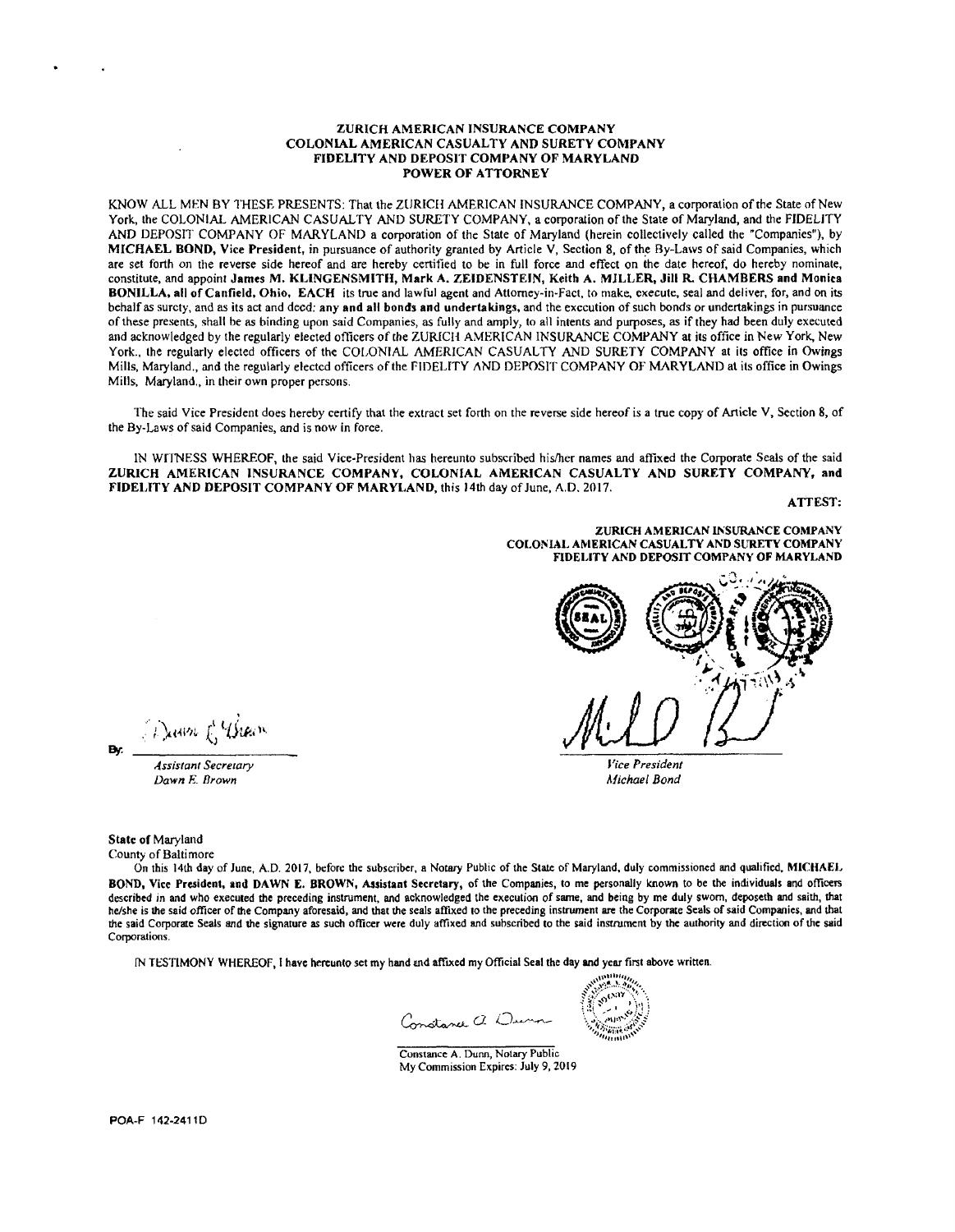### **EXTRACT FROM BY-LAWS OF THE COMPANIES**

"Article V, Section 8, Attorneys-in-Fact. The Chief Executive Officer, the President, or any Executive Vice President or Vice President may, by written instrument under the attested corporate seal, appoint attorneys-in-fact with authority to execute bonds, policies, recognizances, stipulations, undertakings, or other like instruments on behalf of the Company, and may authorize any officer or any such attorney-in-fact to affix the corporate seal thereto; and may with or without cause modify of revoke any such appointment or authority at any time."

#### **CERTIFICATE**

I, the undersigned, Vice President of the ZURICH AMERICAN INSURANCE COMPANY, the COLONIAL AMERICAN CASUALTY AND SURETY COMPANY, and the FIDELITY AND DEPOSIT COMPANY OF MARYLAND, do hereby certify that the foregoing Power of Attorney is still in full force and effect on the date of this certificate; and I do further certify that Article V, Section 8, of the By-Laws of the Companies is still in force.

This Power of Attorney and Certificate may be signed by facsimile under and by authority of the following resolution of the Board of Directors of the ZURICH AMERICAN INSURANCE COMPANY at a meeting duly called and held on the 15th day of December 1998.

RESOLVED: "That the signature of the President or a Vice President and the attesting signature of a Secretary or an Assistant Secretary and the Seal of the Company may be affixed by facsimile on any Power of Attorney...Any such Power or any certificate thereof bearing such facsimile signature and seal shall be valid and binding on the Company."

This Power of Attorney and Certificate may be signed by facsimile under and by authority of the following resolution of the Board of Directors of the COLONIAL AMERICAN CASUALTY AND SURETY COMPANY at a meeting duly called and held on the 5th day of May, 1994, and the following resolution of the Board of Directors of the FIDELITY AND DEPOSIT COMPANY OF MARYLAND at a meeting duly called and held on the 10th day of May, 1990.

RESOLVED: "That the facsimile or mechanically reproduced seal of the company and facsimile or mechanically reproduced signature of any Vice-President, Secretary, or Assistant Secretary of the Company, whether made heretofore or hereafter, wherever appearing upon a certified copy of any power of attorney issued by the Company, shall be valid and binding upon the Company with the same force and effect as though manually affixed.

IN TESTIMONY WHEREOF, I have hereunto subscribed my name and affixed the corporate seals of the said Companies, this 20thay of February . 20 18.



Eind Nin

David McVicker, Vice President

#### TO REPORT A CLAIM WITH REGARD TO A SURETY BOND, PLEASE SUBMIT ALL REQUIRED **INFORMATION TO:**

Zurich American Insurance Co. Attn: Surety Claims 1299 Zurich Way Schaumburg, IL 60196-1056

 $\cdot$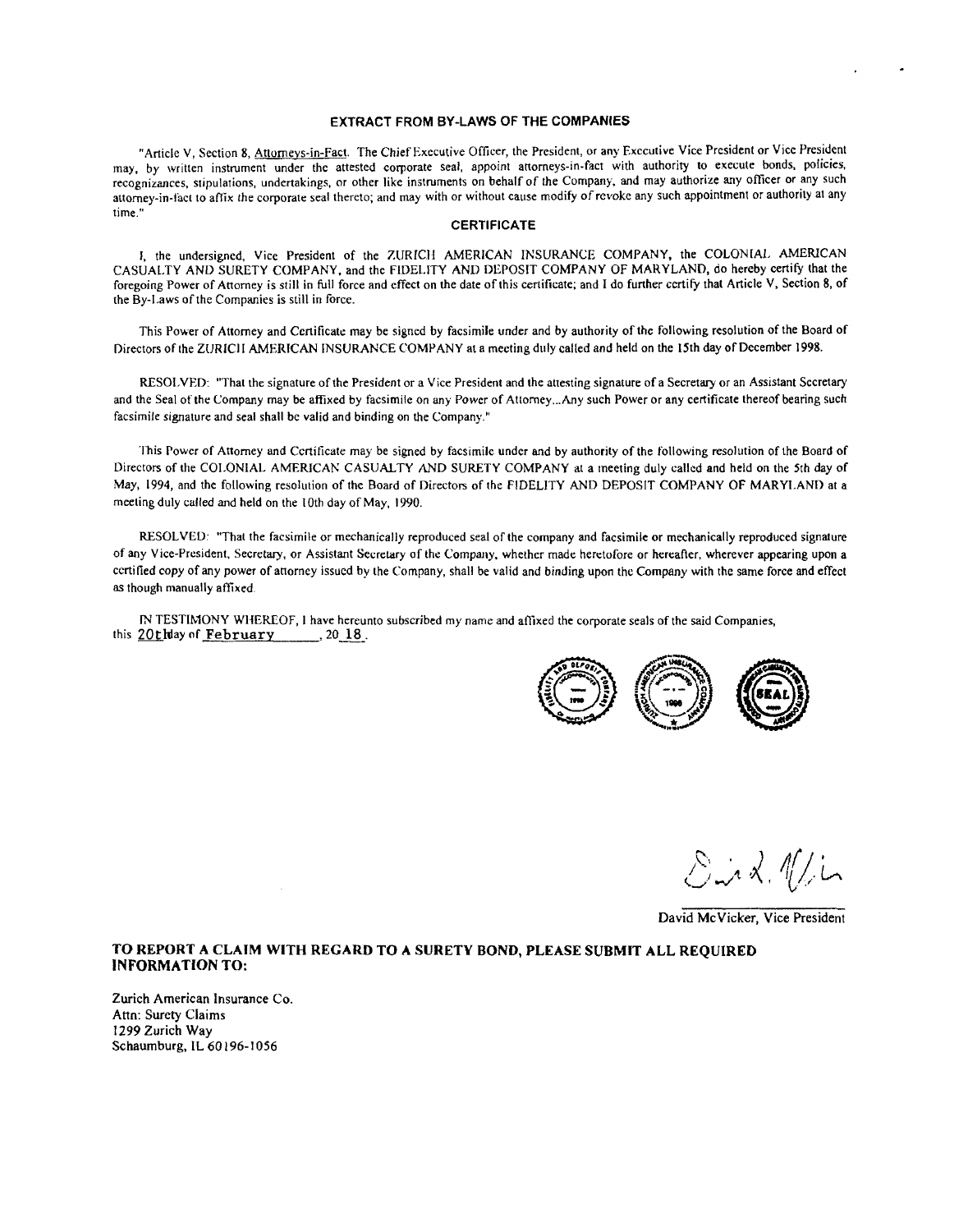Failure to Complete, Sign and Submit Both Forms 10 & 20 SHALL render the Bid or Proposal Non-Responsive

## Page 1 of 4 - DMI Solicited/Utilized Schedules City of Tampa - Schedule of All Solicited Sub-(Contractors/Consultants/Suppliers) (FORM MBD-10)

| Contract No.: $18 - C - 00005$            | Contract Name(aurel Street Bridge Repair - Phase 2 |                   |                                                      |  |
|-------------------------------------------|----------------------------------------------------|-------------------|------------------------------------------------------|--|
| Company Name: Southern Road & Bridge, LLC |                                                    |                   | Address: 715 Wesley Avenue, Tarpon Springs, FL 34689 |  |
| Federal ID:46-1187423                     | Phone: 727-940-5395                                | Fax: 727-499-7158 | Email: SRB@SouthernRB.com                            |  |

Check applicable box(es). Detailed Instructions for completing this form are on page 2 of 4.

[ ] No Firms were contacted or solicited for this contract.

[ ] No Firms were contacted because:

[] See attached list of additional Firms solicited and all supplemental information (List must comply to this form) Note: Form MBD-10 must list ALL subcontractors solicited including Non-minority/small businesses

NIGP Code Categories: Buildings = 909, General = 912, Heevy = 913, Trades = 914, Architects = 906, Engineers & Surveyors = 925, Supplier = 912-77

| $S = S LBE$<br>W=WMBE<br>$O =$ Neither<br>Federal ID | Company Name<br><b>Address</b><br>Phone, Fax, Email                                                     | Type of Ownership<br>(F=Female M=Male)<br>BF BM = Airican Am.<br>HF HM = Hispanic<br>AF AM = Asian Am.<br>NF NM = Native Am.<br>CF CM = Caucasian | Trade or<br><b>Services</b><br><b>NIGP Code</b><br>(listed<br>above) | Contact<br>Mathod<br><b>L=Letter</b><br>F=Fax<br>E=Email<br>P=Phone | Quote<br>$\alpha$<br>Response<br>Received<br>YN |
|------------------------------------------------------|---------------------------------------------------------------------------------------------------------|---------------------------------------------------------------------------------------------------------------------------------------------------|----------------------------------------------------------------------|---------------------------------------------------------------------|-------------------------------------------------|
| w                                                    | DeHa Multimedia, LLC<br>1901 Rutherford Drive, Dover, FL 33527                                          |                                                                                                                                                   |                                                                      |                                                                     |                                                 |
| 260527750                                            | 813-340-3017 / 813-891-0332 / hakeem@dehamagazine.com                                                   | <b>BF</b>                                                                                                                                         | 912-77                                                               | E&P                                                                 | N .                                             |
| W                                                    | Kerrick Williams Photography, LLC<br>811 Hickory Glen Drive, Seffner, FL 33584                          |                                                                                                                                                   |                                                                      |                                                                     |                                                 |
| 593225186                                            | 813-571-3768 / 866-571-7149 / kerrick@kerrickwilliams.com                                               | <b>BF</b>                                                                                                                                         | 912-77                                                               | E&P                                                                 | N                                               |
| $\mathbf{o}$                                         | T. Disney Trucking<br>9250 Bay Plaza Blvd, Suite 311, Tampa, FL 33619                                   |                                                                                                                                                   |                                                                      |                                                                     |                                                 |
| W                                                    | 239-567-1111 / 800-530-2126 /<br>staphen.disney@disneytrucking.com                                      |                                                                                                                                                   |                                                                      | F                                                                   | ٧                                               |
| 59-2582822                                           | Traffic Control Products of FL, INC<br>5514 Carmack Rd, Tampa FL 33610<br>813-621-8484 / 813-621-4611 / | <b>CF</b>                                                                                                                                         | 912                                                                  | P                                                                   | N                                               |
|                                                      | TCP@trafficcontrolproducts.org                                                                          |                                                                                                                                                   |                                                                      |                                                                     |                                                 |
|                                                      |                                                                                                         |                                                                                                                                                   |                                                                      |                                                                     |                                                 |
|                                                      |                                                                                                         |                                                                                                                                                   |                                                                      |                                                                     |                                                 |

It is hereby certified that the information provided is an accurate and true account of contacts and solicitations for sub-contracting opportunities on this contract.

2/19/2018

Name/Title: Lucas L. Pappas, Managing Member Date: Signed: Failure to Complete, Sign and Submit Both Forms 10 & 20 SHALL render the Bid or Proposal Non-Responsive Forms must be included with Bid / Proposal

MBD 10 rev./effective 02/2016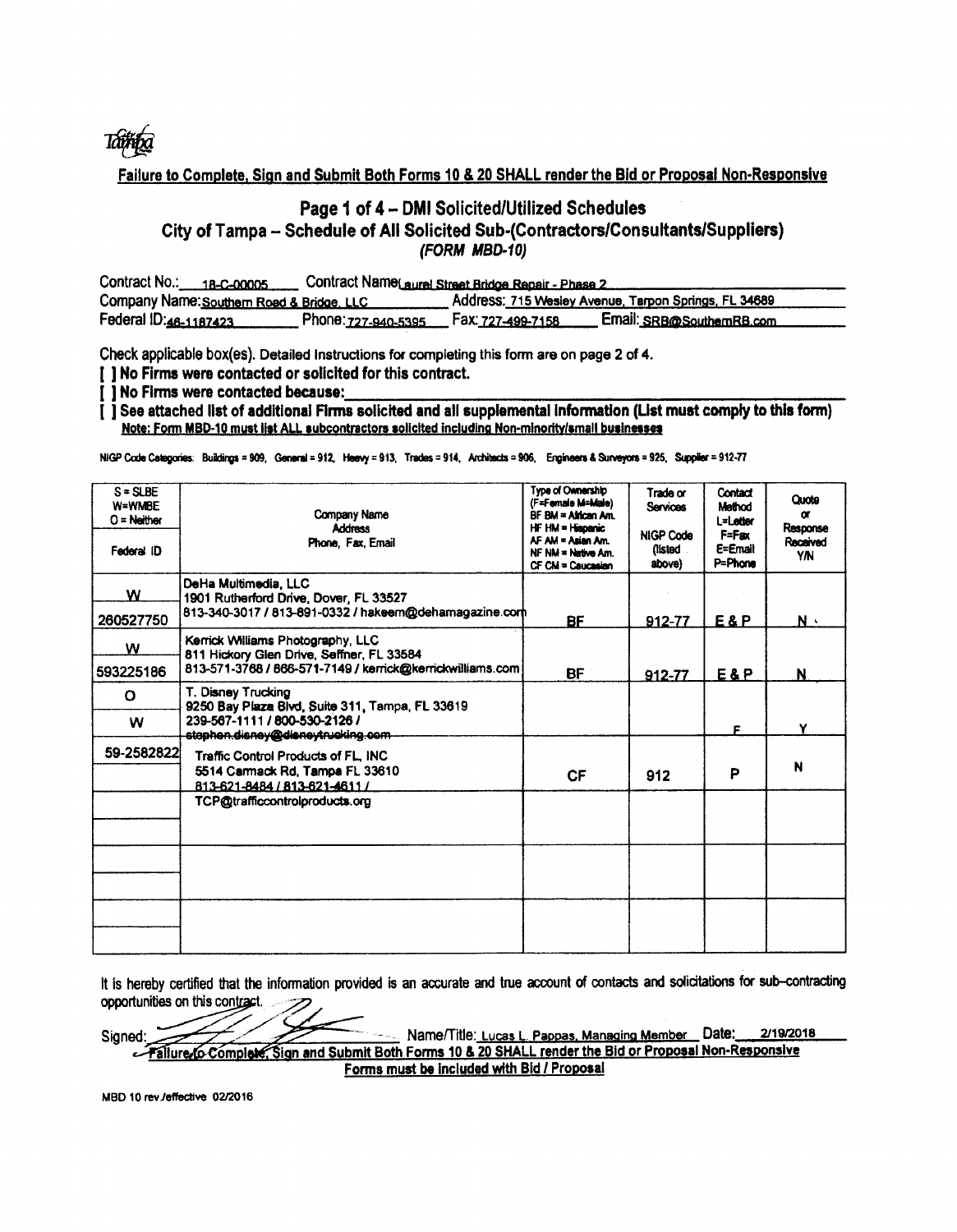

Failure to Complete, Sign and Submit Both Forms 10 & 20 SHALL render the Bid or Proposal Non-Responsive

## Page 3 of 4 - DMI Solicited/Utilized Schedules City of Tampa - Schedule of All To-Be-Utilized Sub-(Contractors/Consultants/Suppliers) (FORM MBD-20)

| Contract No.: 18-C-00005                  | Contract Name:aurel Street Bridge Repair - Phase 2 |                   |                                                      |
|-------------------------------------------|----------------------------------------------------|-------------------|------------------------------------------------------|
| Company Name: Southern Road & Bridge, LLC |                                                    |                   | Address: 715 Wesley Avenue, Tarpon Springs, FL 34689 |
| Federal ID: 46-1187423                    | Phone: 727-940-5395                                | Fax: 727-499-7158 | Email: SRB@SouthernRB.com                            |

Check applicable box(es). Detailed Instructions for completing this form are on page 4 of 4.

[ ] See attached list of additional Firms Utilized and all supplemental information (List must comply to this form) Note: Form MBD-20 must list ALL subcontractors To-Be-Utilized including Non-minority/small businesses

- [ ] No Subcontracting/consulting (of any kind) will be performed on this contract.
- [ ] No Firms are listed to be utilized because:

NIGP Code General Categories: Buildings = 909, General = 912, Heavy = 913, Trades = 914, Architects = 906, Engineers & Surveyors = 925, Supplier = 912-77

Enter "S" for firms Certified as Small Local Business Enterprises, "W" for firms Certified as Women/Minority Business Enterprise, "O" for Other Non-Certified

| $S = S$<br>W=WMBE<br>$O =$ Neither<br>Federal ID | Company Name<br><b>Address</b><br>Phone, Fax, Email                    | Type of Ownership<br>(F=Fernale M=Male)<br>BF BM = African Am.<br>HF HM = Hispanic Am.<br>AF AM = Asian Am.<br>NF NM = Native Am.<br>CF CM = Caucasian | Trade,<br>Services.<br>or Materials<br><b>NIGP Code</b><br>Listed<br>above | \$ Amount<br>of Quote.<br>Letter of<br>Intent (LOI)<br>if available | Percent<br>ď<br>Scope or<br>Contract<br>x |
|--------------------------------------------------|------------------------------------------------------------------------|--------------------------------------------------------------------------------------------------------------------------------------------------------|----------------------------------------------------------------------------|---------------------------------------------------------------------|-------------------------------------------|
| W                                                | Traffic Control Products of FL, INC<br>5514 Carmack Rd, Tampa FL 33610 |                                                                                                                                                        |                                                                            |                                                                     |                                           |
| 59-2582822                                       | 813-621-8484 / 813-621-4611 /TCP@trafficcontrolproducts.org            | <b>CF</b>                                                                                                                                              | 912                                                                        |                                                                     | $1\%$                                     |
|                                                  |                                                                        |                                                                                                                                                        |                                                                            |                                                                     |                                           |
|                                                  |                                                                        |                                                                                                                                                        |                                                                            |                                                                     |                                           |
|                                                  |                                                                        |                                                                                                                                                        |                                                                            |                                                                     |                                           |
|                                                  |                                                                        |                                                                                                                                                        |                                                                            |                                                                     |                                           |
|                                                  |                                                                        |                                                                                                                                                        |                                                                            |                                                                     |                                           |
|                                                  |                                                                        |                                                                                                                                                        |                                                                            |                                                                     |                                           |
|                                                  |                                                                        |                                                                                                                                                        |                                                                            |                                                                     |                                           |
|                                                  |                                                                        |                                                                                                                                                        |                                                                            |                                                                     |                                           |
|                                                  |                                                                        |                                                                                                                                                        |                                                                            |                                                                     |                                           |
|                                                  |                                                                        |                                                                                                                                                        |                                                                            |                                                                     |                                           |
|                                                  |                                                                        |                                                                                                                                                        |                                                                            |                                                                     |                                           |
|                                                  |                                                                        |                                                                                                                                                        |                                                                            |                                                                     |                                           |

Total ALL Subcontract / Supplier Utilization \$ 3.000.00

**Total SLBE Utilization \$** 

Total WMBE Utilization \$ 3,000.00

Percent SLBE Utilization of Total Bid/Proposal Amt. \_\_\_\_\_\_% Percent WMBE Utilization of Total Bid/Proposal Amt. 1 \_%

It is hereby certified that the following information is a true and accurate account of utilization for sub-contracting opportunities on this Contract.

Signed: Name/Title: Lucas L. Papoas, Managing Member Date: 2/19/2018 Failufe to Complete, Sign and Submit Both Forms 10 & 20 SHALL render the Bid or Proposal Non-Responsive Forms must be included with Bid / Proposal

MBD 20 rev./effective 02/2016